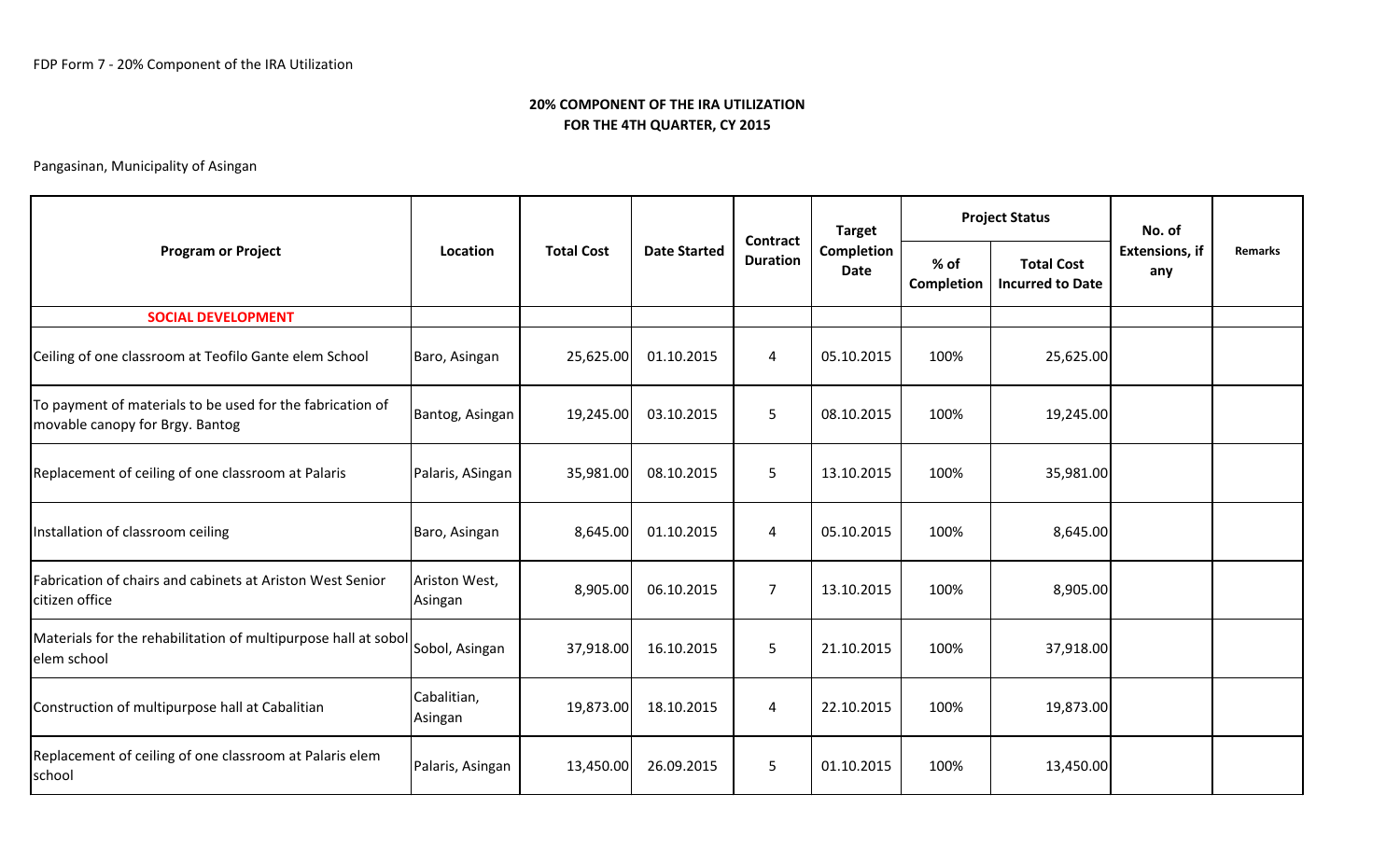| <b>Program or Project</b>                                              | Location                    | <b>Total Cost</b> | <b>Date Started</b> | Contract<br><b>Duration</b> | <b>Target</b><br>Completion<br><b>Date</b> |                    | <b>Project Status</b>                        | No. of<br><b>Extensions, if</b><br>any |                |
|------------------------------------------------------------------------|-----------------------------|-------------------|---------------------|-----------------------------|--------------------------------------------|--------------------|----------------------------------------------|----------------------------------------|----------------|
|                                                                        |                             |                   |                     |                             |                                            | % of<br>Completion | <b>Total Cost</b><br><b>Incurred to Date</b> |                                        | <b>Remarks</b> |
| Wingspan at northcentral school                                        | Dupac, Asingan              | 5,320.00          | 09.10.2015          | 5                           | 14.10.2015                                 | 100%               | 5,320.00                                     |                                        |                |
| Fabrication of movable canopy                                          | Bantog, Asingan             | 5,500.00          | 03.10.2015          | 5                           | 08.10.2015                                 | 100%               | 5,500.00                                     |                                        |                |
| Rehabilitation of multipurpose hall at at Sobol Elem School            | Sobol, Asingan              | 11,305.00         | 11.10.2015          | 5                           | 16.10.2015                                 | 100%               | 11,305.00                                    |                                        |                |
| Construction of threshercrossing at Poblacion East                     | Poblacion East,<br>Asingan  | 29,705.00         | 27.10.2015          | $\overline{7}$              | 03.11.2015                                 | 100%               | 29,705.00                                    |                                        |                |
| 'Construction of waiting shed at Carosucan Norte                       | Carusocan<br>Norte, Asingan | 24,560.00         | 04.11.2015          | $\overline{7}$              | 11.11.2015                                 | 100%               | 24,560.00                                    |                                        |                |
| Thresher crossing at Poblacion East                                    | Poblacion East,<br>Asingan  | 8,743.00          | 28.10.2015          | 5                           | 02.11.2015                                 | 100%               | 8,743.00                                     |                                        |                |
| Materials for the construction of wing span at north central<br>school | Dupac, Asingan              | 14,255.70         | 20.10.2015          | $\overline{7}$              | 27.10.2015                                 | 100%               | 14,255.70                                    |                                        |                |
| Fabrication of tables, chairs at Ariston West Senior citizan<br>office | Ariston West,<br>Asingan    | 5,985.00          | 08.10.2015          | 5                           | 13.10.2015                                 | 100%               | 5,985.00                                     |                                        |                |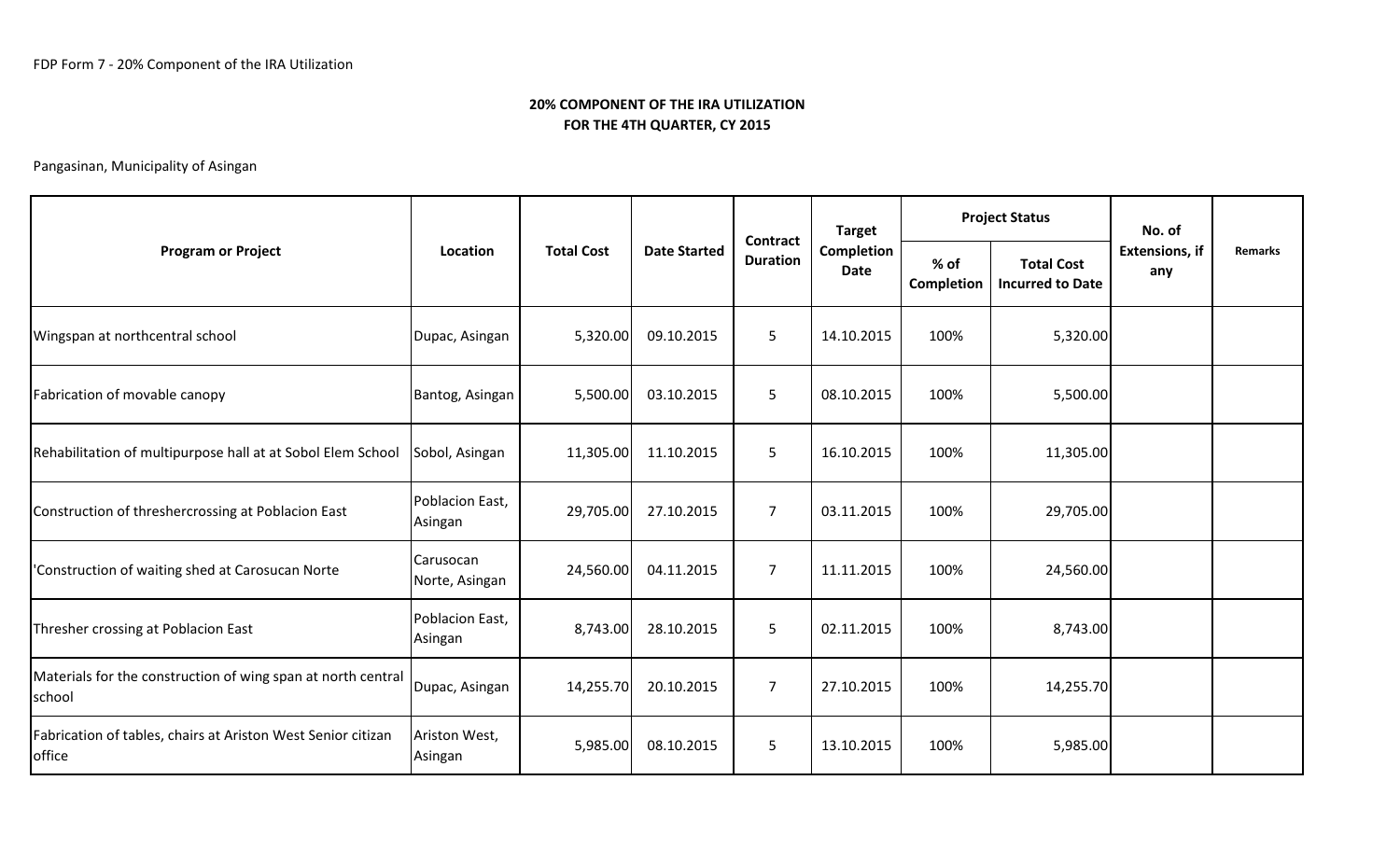|                                                                                                                |                              |                   |                     |                             | <b>Target</b><br>Completion<br><b>Date</b> |                    | <b>Project Status</b>                        | No. of                       |                |
|----------------------------------------------------------------------------------------------------------------|------------------------------|-------------------|---------------------|-----------------------------|--------------------------------------------|--------------------|----------------------------------------------|------------------------------|----------------|
| <b>Program or Project</b>                                                                                      | Location                     | <b>Total Cost</b> | <b>Date Started</b> | Contract<br><b>Duration</b> |                                            | % of<br>Completion | <b>Total Cost</b><br><b>Incurred to Date</b> | <b>Extensions, if</b><br>any | <b>Remarks</b> |
| Materials for the senior citizen office at Ariston West                                                        | Ariston West,<br>Asingan     | 36,377.00         | 19.11.2015          | 5                           | 24.11.2015                                 | 100%               | 36,377.00                                    |                              |                |
| Construction of senior citizen at Ariston West                                                                 | Ariston West,<br>Asingan     | 13,559.00         | 18.11.2015          | 5                           | 23.11.2015                                 | 100%               | 13,559.00                                    |                              |                |
| Completion of welcome arch at Domanpot                                                                         | Domanpot                     | 33,186.00         | 01.12.2015          | $\overline{7}$              | 08.12.2015                                 | 100%               | 33,186.00                                    |                              |                |
| Painting of school building at San Vicente West Integrated<br>School                                           | San Vicente<br>West, Asingan | 5,485.00          | 03.12.2015          | $5\phantom{.}$              | 08.12.2015                                 | 100%               | 5,485.00                                     |                              |                |
| Installation of ceiling at Carosucan Sur elem School                                                           | Carosucan Sur,<br>Asingan    | 51,719.76         | 02.12.2015          | $\overline{7}$              | 09.12.2015                                 | 100%               | 51,719.76                                    |                              |                |
| Fabrication of movable canopy at senior citizen's office San<br><b>Vicente East</b>                            | San Vicente East             | 19,504.00         | 03.12.2015          | $\overline{7}$              | 10.12.2015                                 | 100%               | 19,504.00                                    |                              |                |
| payment of materials for the fabrication of cannopy at<br>Sobol                                                | Sobol, Asingan               | 26,560.00         | 02.12.2015          | 5                           | 07.12.2015                                 | 100%               | 26,560.00                                    |                              |                |
| payment of materials for the construction of dressing<br>room/comfort room at the stage of Carosucan Norte NHS | Carosucan<br>Norte, Asingan  | 30,186.00         | 09.12.2015          | 5                           | 14.12.2015                                 | 100%               | 30,186.00                                    |                              |                |
| Completion of boundary at Domanpot                                                                             | Domanpot,<br>ASingan         | 8,525.00          | 30.11.2015          | $\overline{4}$              | 04.12.2015                                 | 100%               | 8,525.00                                     |                              |                |
| Fabrication of movable canopy for senior citizen                                                               | San Vicente<br>East, Asingan | 5,320.00          | 06.12.2015          | 3                           | 09.12.2015                                 | 100%               | 5,320.00                                     |                              |                |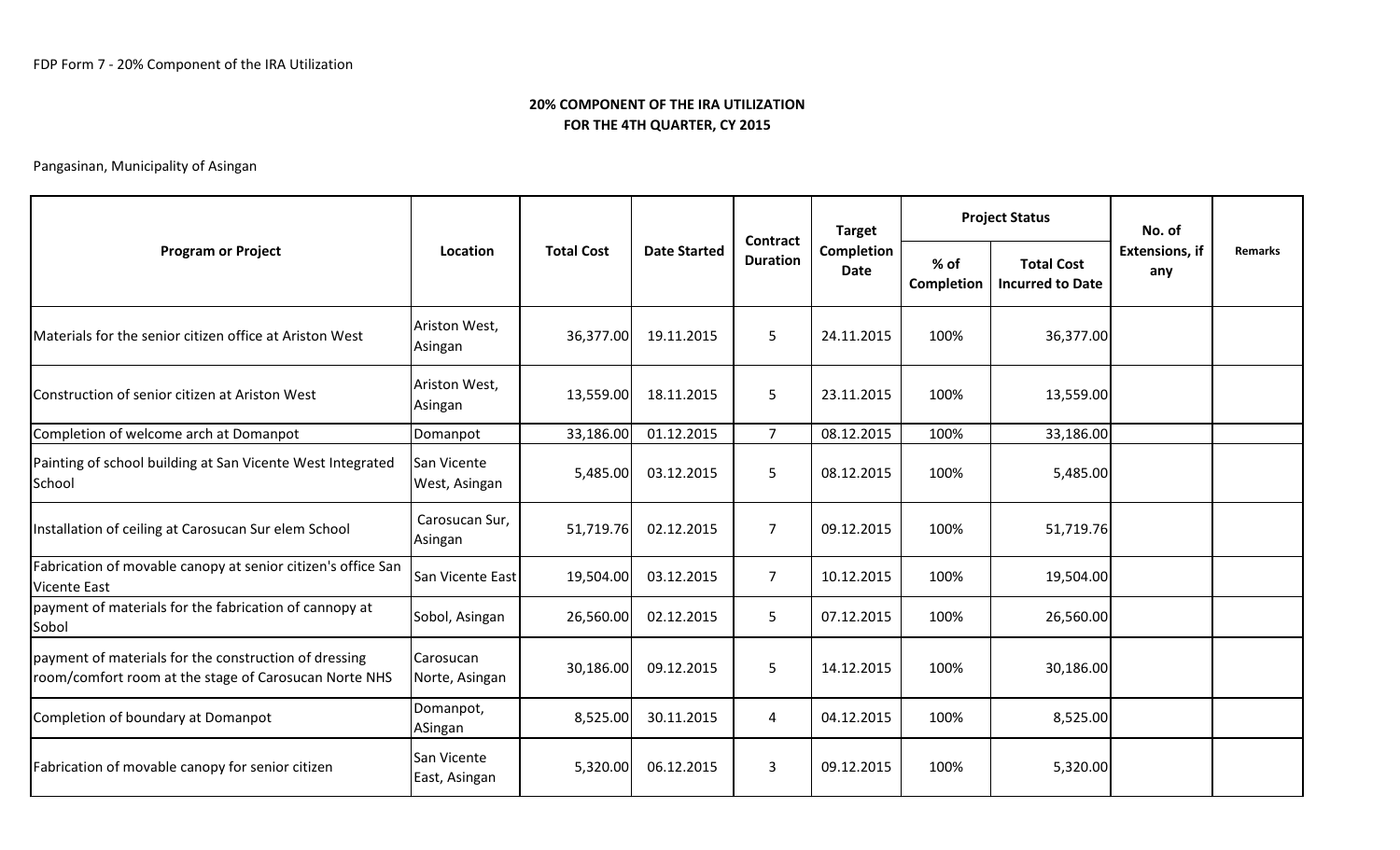| <b>Program or Project</b>                                 | Location                  |                   | <b>Date Started</b> | <b>Contract</b><br><b>Duration</b> | <b>Target</b><br><b>Completion</b><br>Date |                    | <b>Project Status</b>                        | No. of                       |                |
|-----------------------------------------------------------|---------------------------|-------------------|---------------------|------------------------------------|--------------------------------------------|--------------------|----------------------------------------------|------------------------------|----------------|
|                                                           |                           | <b>Total Cost</b> |                     |                                    |                                            | % of<br>Completion | <b>Total Cost</b><br><b>Incurred to Date</b> | <b>Extensions, if</b><br>any | <b>Remarks</b> |
| Construction of dressing room/comfort room                | Sobol, Asingan            | 9,744.00          | 11.12.2015          | $\mathbf{3}$                       | 14.12.2015                                 | 100%               | 9,744.00                                     |                              |                |
| Installation of ceiling at Carosucan sur elem school      | Carosucan Sur,<br>Asingan | 18,252.00         | 02.12.2015          | 5                                  | 07.12.2015                                 | 100%               | 18,252.00                                    |                              |                |
| Fabrication of canopy at Sobol                            | Sobol, Asingan            | 8,280.00          | 03.12.2015          | 4                                  | 07.12.2015                                 | 100%               | 8,280.00                                     |                              |                |
| <b>ECONOMIC DEVELOPMENT</b>                               |                           |                   |                     |                                    |                                            |                    |                                              |                              |                |
| To payment of pure breed goat (5) for livelihood projects | Asingan                   | 74,800.00         | 01.10.2015          | 4                                  | 05.10.2015                                 | 100%               | 74,800.00                                    |                              |                |
| Concreting of road shoulder at Palaris                    | Palaris, Asingan          | 23,712.00         | 30.09.2015          | 6                                  | 06.10.2015                                 | 100%               | 23,712.00                                    |                              |                |
| Concreting of road shoulder at domanpot                   | Domanpot,<br>Asingan      | 24,206.00         | 30.09.2015          | 6                                  | 06.10.2015                                 | 100%               | 24,206.00                                    |                              |                |
| Regravelling of local access road at Ariston West         | Ariston West,<br>Asingan  | 12,489.00         | 16.10.2015          | 5                                  | 21.10.2015                                 | 100%               | 12,489.00                                    |                              |                |
| Streetlights at Ariston West                              | Ariston West,<br>Asingan  | 38,118.00         | 18.11.2015          | $\overline{7}$                     | 25.11.2015                                 | 100%               | 38,118.00                                    |                              |                |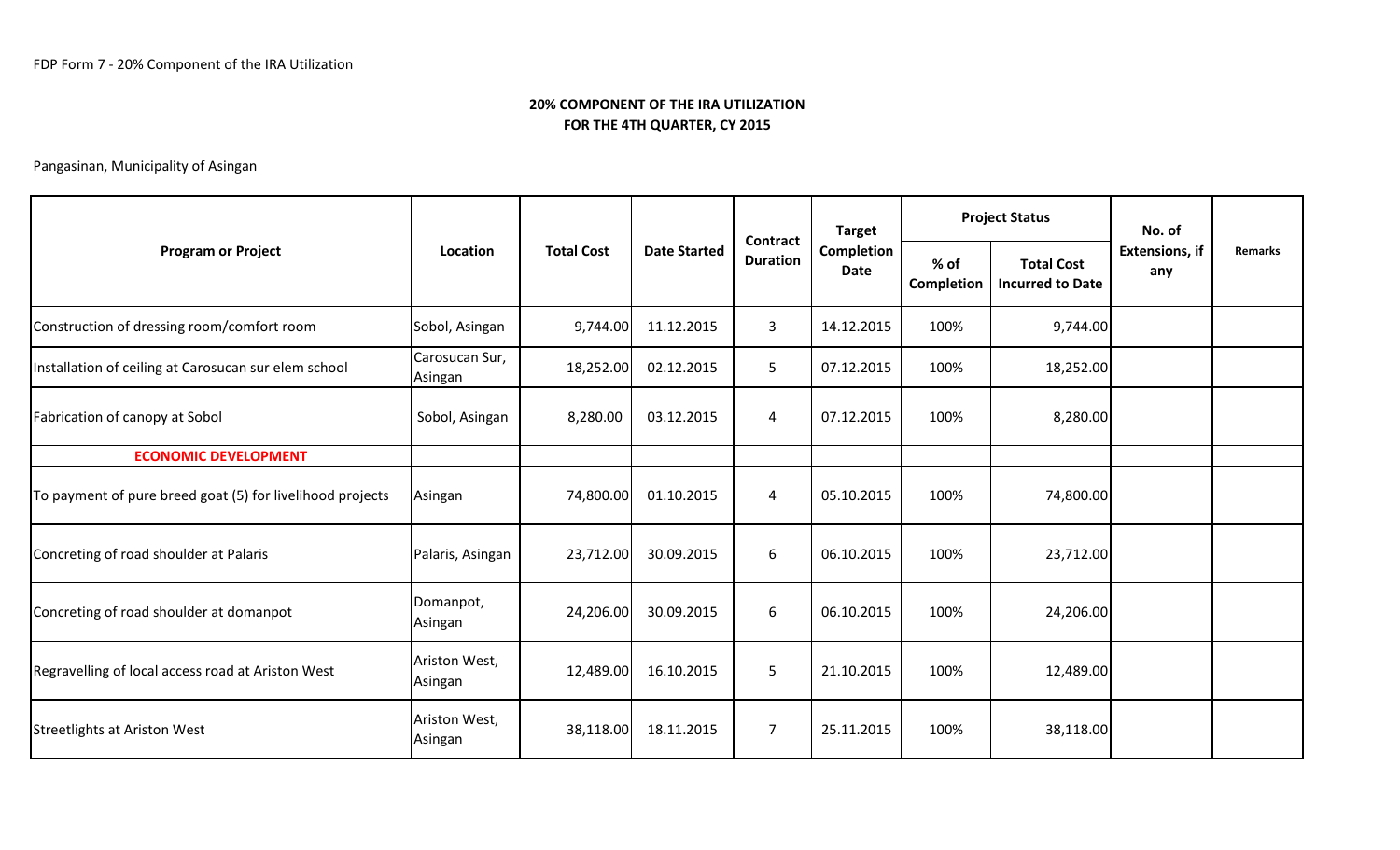|                                                                                                                                |                              |                   |                     |                                    | <b>Target</b><br><b>Completion</b><br><b>Date</b> |                      | <b>Project Status</b>                        | No. of<br><b>Extensions, if</b><br>any |         |
|--------------------------------------------------------------------------------------------------------------------------------|------------------------------|-------------------|---------------------|------------------------------------|---------------------------------------------------|----------------------|----------------------------------------------|----------------------------------------|---------|
| <b>Program or Project</b>                                                                                                      | Location                     | <b>Total Cost</b> | <b>Date Started</b> | <b>Contract</b><br><b>Duration</b> |                                                   | $%$ of<br>Completion | <b>Total Cost</b><br><b>Incurred to Date</b> |                                        | Remarks |
| Materials for the proposed multi purpose hall at sachez<br>(filling)                                                           | Sanchez,<br>Asingan          | 9,940.00          | 19.11.2015          | $\overline{7}$                     | 26.11.2015                                        | 100%                 | 9,940.00                                     |                                        |         |
| Streetlights at San Vicente West                                                                                               | San Vicente<br>West, Asingan | 11,824.00         | 17.11.2015          | $\overline{7}$                     | 24.11.2015                                        | 100%                 | 11,824.00                                    |                                        |         |
| To payment of materials for the construction of Solar Dryer<br>at Toboy, Asingan, Pangasinan                                   | Toboy, Asingan               | 71,155.50         | 01.12.2015          | $\overline{7}$                     | 08.12.2015                                        | 100%                 | 71,155.50                                    |                                        |         |
| Construction of solar dryer at Toboy                                                                                           | Toboy, ASingan               | 28,005.00         | 03.12.2015          | 5                                  | 08.12.2015                                        | 100%                 | 28,005.00                                    |                                        |         |
| <b>ENVIRONMENTAL MANAGEMENT</b>                                                                                                |                              |                   |                     |                                    |                                                   |                      |                                              |                                        |         |
| <b>Box culvert at Sobol</b>                                                                                                    | Sobol, Asingan               | 11,487.00         | 02.12.2015          | 5                                  | 07.12.2015                                        | 100%                 | 11,487.00                                    |                                        |         |
| To paymetn of materials for the regravelling of Local Access Ariston East,<br>Road at pao Rd Ariston East, Asingan, Pangasinan | Asingan                      | 12,489.00         | 18.11.2015          | 5                                  | 23.11.2015                                        | 100%                 | 12,489.00                                    |                                        |         |
| Concreting of road shoulder at Sobol                                                                                           | Sobol, Asingan               | 16,733.00         | 02.12.2015          | 5                                  | 07.12.2015                                        | 100%                 | 16,733.00                                    |                                        |         |
| Concreting of road shoulder at Pob East                                                                                        | Poblacion East,<br>Asingan   | 199,395.00        | 20.11.2015          | 5                                  | 25.11.2015                                        | 100%                 | 199,395.00                                   |                                        |         |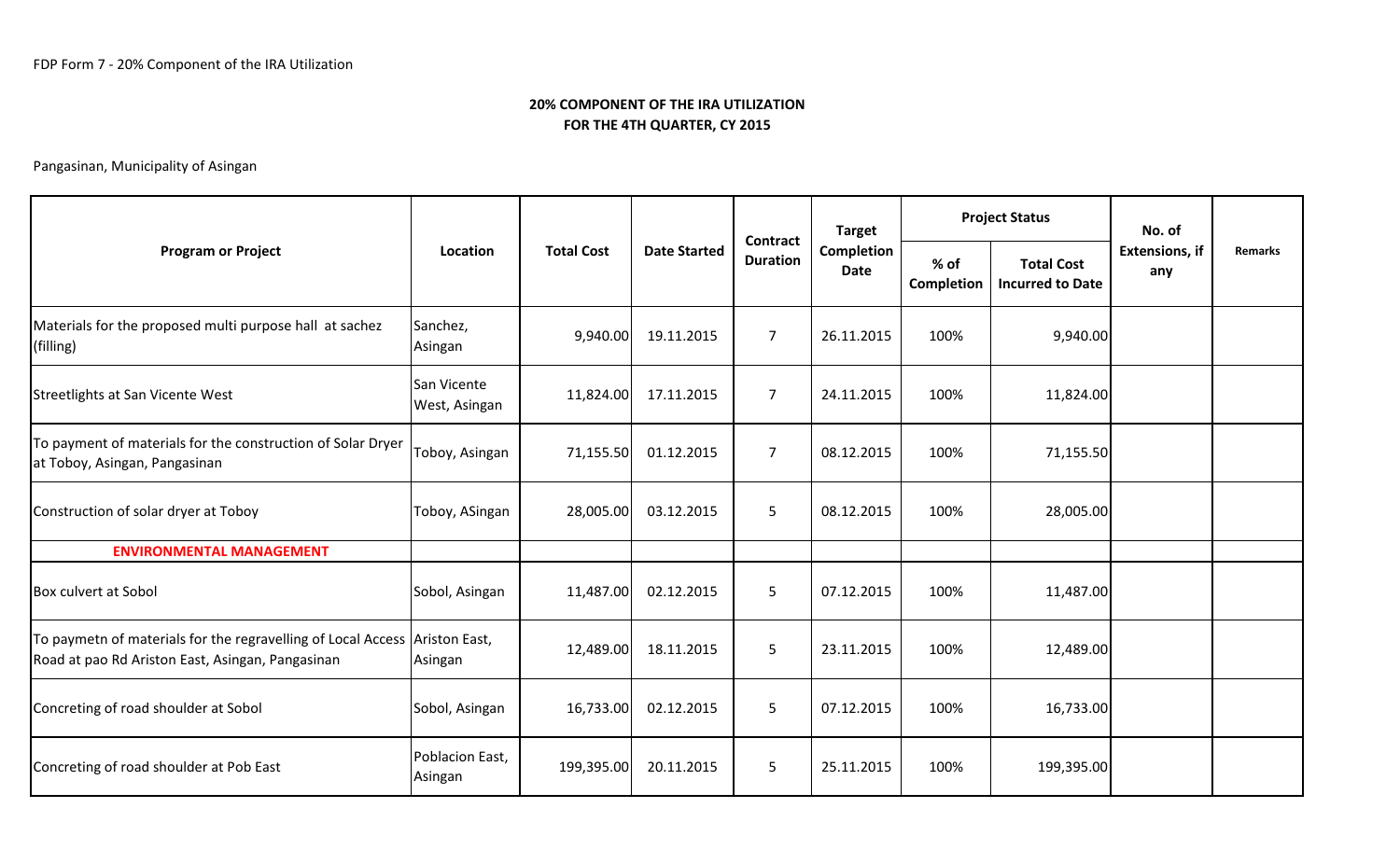| <b>Program or Project</b>                                                                                                    |                          |                   | <b>Date Started</b> | Contract<br><b>Duration</b> | <b>Target</b><br>Completion<br>Date | <b>Project Status</b> |                                              | No. of                       |                |
|------------------------------------------------------------------------------------------------------------------------------|--------------------------|-------------------|---------------------|-----------------------------|-------------------------------------|-----------------------|----------------------------------------------|------------------------------|----------------|
|                                                                                                                              | Location                 | <b>Total Cost</b> |                     |                             |                                     | % of<br>Completion    | <b>Total Cost</b><br><b>Incurred to Date</b> | <b>Extensions, if</b><br>any | <b>Remarks</b> |
| Regravelling of local access road at Ariston West                                                                            | Ariston West,<br>Asingan | 2,328.00          | 09.10.2015          | $\overline{7}$              | 16.10.2015                          | 100%                  | 2,328.00                                     |                              |                |
| Concreting of road shoulder at Sobol                                                                                         | Sobol, Asingan           | 4,576.50          | 04.12.2015          | 3                           | 07.12.2015                          | 100%                  | 4,576.50                                     |                              |                |
| concreting of road shoulder                                                                                                  | Sobol, Asingan           | 8,349.72          | 10.10.2015          | 5                           | 15.10.2015                          | 100%                  | 8,349.72                                     |                              |                |
| Lined canal at cabalitian                                                                                                    | Cabalitian,<br>Asingan   | 10,680.00         | 10.10.2015          | 5                           | 15.10.2015                          | 100%                  | 10,680.00                                    |                              |                |
| Regravelling of FMR Ariston West                                                                                             | Ariston West,<br>Asingan | 4,656.00          | 03.12.2015          | 4                           | 07.12.2015                          | 100%                  | 4,656.00                                     |                              |                |
| To payment of materials for the regravelling of FMR at Sitio Ariston West,<br>Kapampangan Artiston West, Asingan, Pangasinan | Asingan                  | 21,053.00         | 03.12.2015          | 4                           | 07.12.2015                          | 100%                  | 21,053.00                                    |                              |                |
| Local Acess road at Ariston East                                                                                             | <b>Ariston East</b>      | 2,328.00          | 22.11.2015          | 5                           | 27.11.2015                          | 100%                  | 2,328.00                                     |                              |                |
| To payment of materials for the continuation of regravelling   Palaris, Asingan<br>of FMR at Palaris, Asingan, Pangasinan    |                          | 26,000.00         | 03.12.2015          | $\overline{7}$              | 10.12.2015                          | 100%                  | 26,000.00                                    |                              |                |
| To payment of materials for the construction of lined canal<br>at Cabalitian, Asingan, Pangasinan                            | Cabalitian,<br>Asingan   | 38,965.00         | 05.12.2015          | 5                           | 10.12.2015                          | 100%                  | 38,965.00                                    |                              |                |
| payment of materials used for the repair of box culvert at<br>Sobol                                                          | Sobol, Asingan           | 33,090.30         | 02.12.2015          | 5                           | 07.12.2015                          | 100%                  | 33,090.30                                    |                              |                |